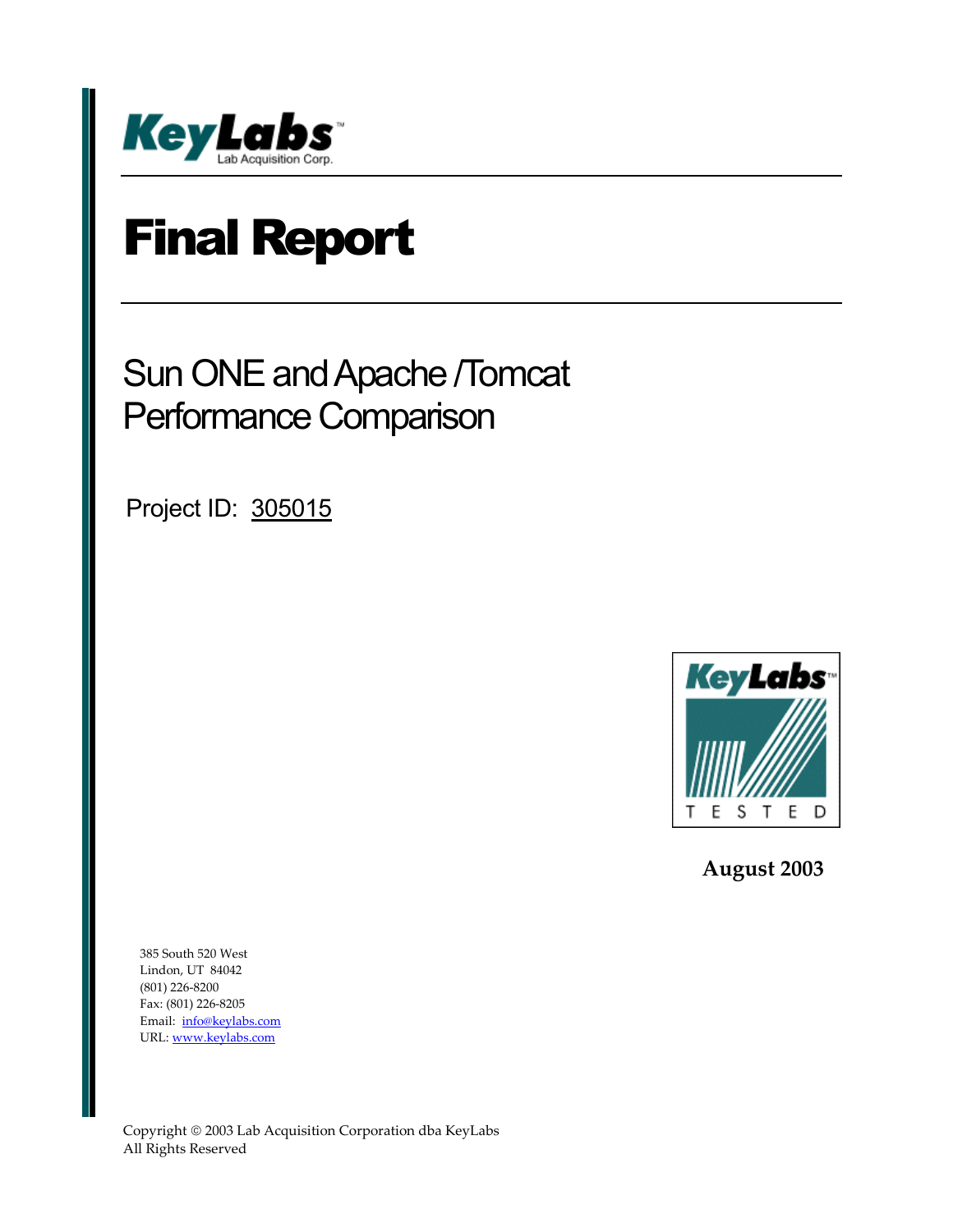## KeyLabs Certification

Any access to or use of this Report is conditioned on the following:

- 1. The information in this Report is subject to change by KeyLabs without notice.
- 2. The information in this Report is believed by KeyLabs to be accurate and reliable, but is not guaranteed. All use of and reliance on this Report are at your sole risk. KeyLabs is not liable or responsible for any damages, losses or expenses arising from any error or omission in this Report.
- 3. **NO WARRANTIES, EXPRESS OR IMPLIED ARE GIVEN BY KEYLABS. ALL IMPLIED WARRANTIES, INCLUDING IMPLIED WARRANTIES OF MERCHANTABILITY, FITNESS FOR A PARTICULAR PURPOSE AND NONINFRINGEMENT ARE DISCLAIMED AND EXCLUDED BY KEYLABS. IN NO EVENT SHALL KEYLABS BE LIABLE FOR ANY CONSEQUENTIAL, INCIDENTAL OR INDIRECT DAMAGES, OR FOR ANY LOSS OF PROFIT, REVENUE, DATA, COMPUTER PROGRAMS, OR OTHER ASSETS, EVEN IF ADVISED OF THE POSSIBILITY THEREOF.**
- 4. This Report does not constitute an endorsement, recommendation or guarantee of any of the products (hardware or software) tested or the hardware and software used in testing the products. The testing does not guarantee that there are no errors or defects in the products, or that the products will meet your expectations, requirements, needs or specifications, or that they will operate without interruption.
- 5. This Report does not imply any endorsement, sponsorship, affiliation, or verification by or with any companies mentioned in this report.

All trademarks, service marks, and trade names used in this Report are the trademarks, service marks, and trade names of their respective owners, and no endorsement of, sponsorship of, affiliation with, or involvement in, any of the testing, this Report or KeyLabs is implied, nor should it be inferred.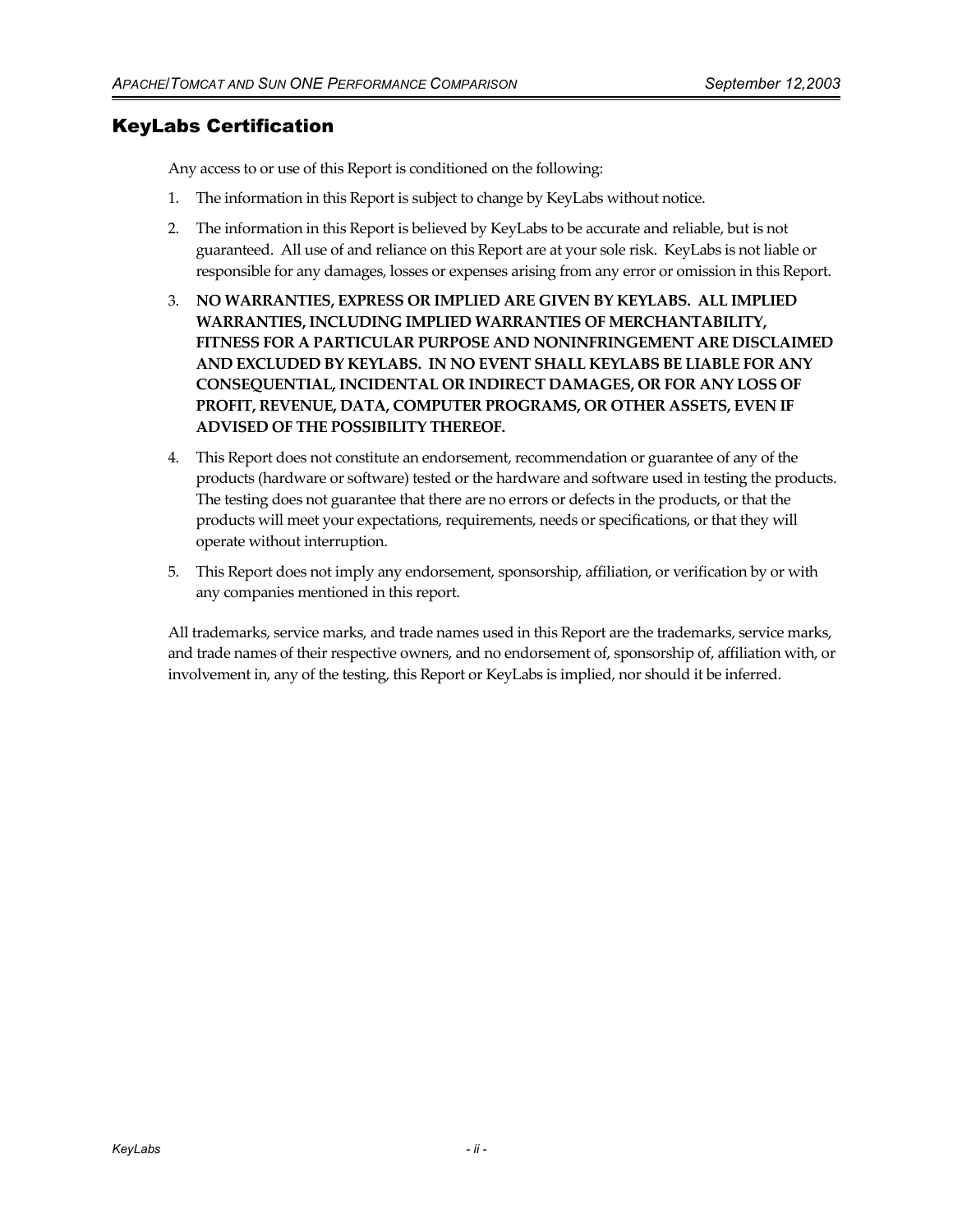## **Table of Contents**

| 1.0   |  |
|-------|--|
| 1.1   |  |
| 2.0   |  |
| 2.1   |  |
| 2.2   |  |
| 3.0   |  |
| 3.1   |  |
| 3.2   |  |
| 3.2.1 |  |
|       |  |
| 3.2.2 |  |
| 4.0   |  |
| 5.0   |  |
| 6.0   |  |
| 7.0   |  |
| 8.0   |  |
| 9.0   |  |

## **List of Tables**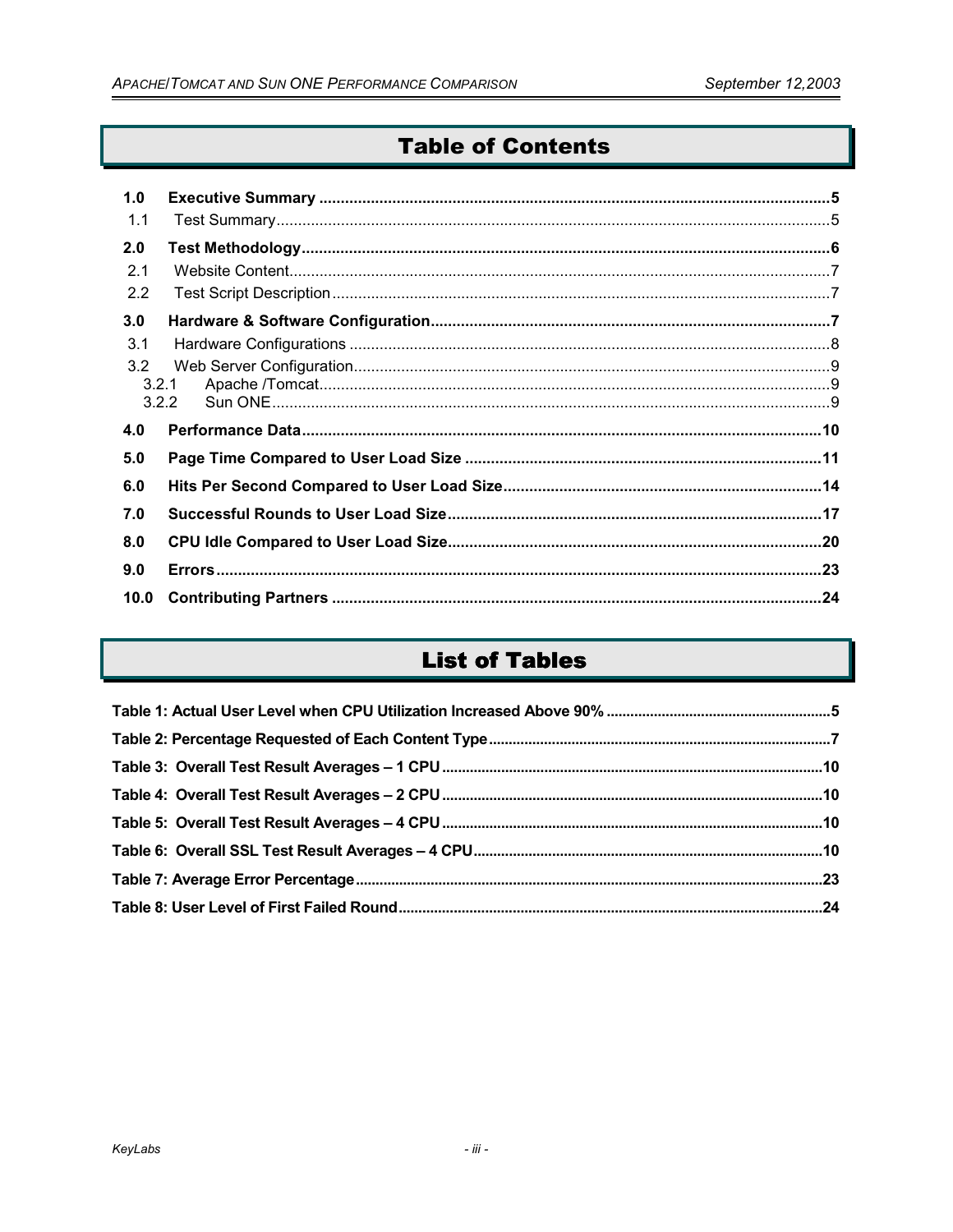## **List of Figures**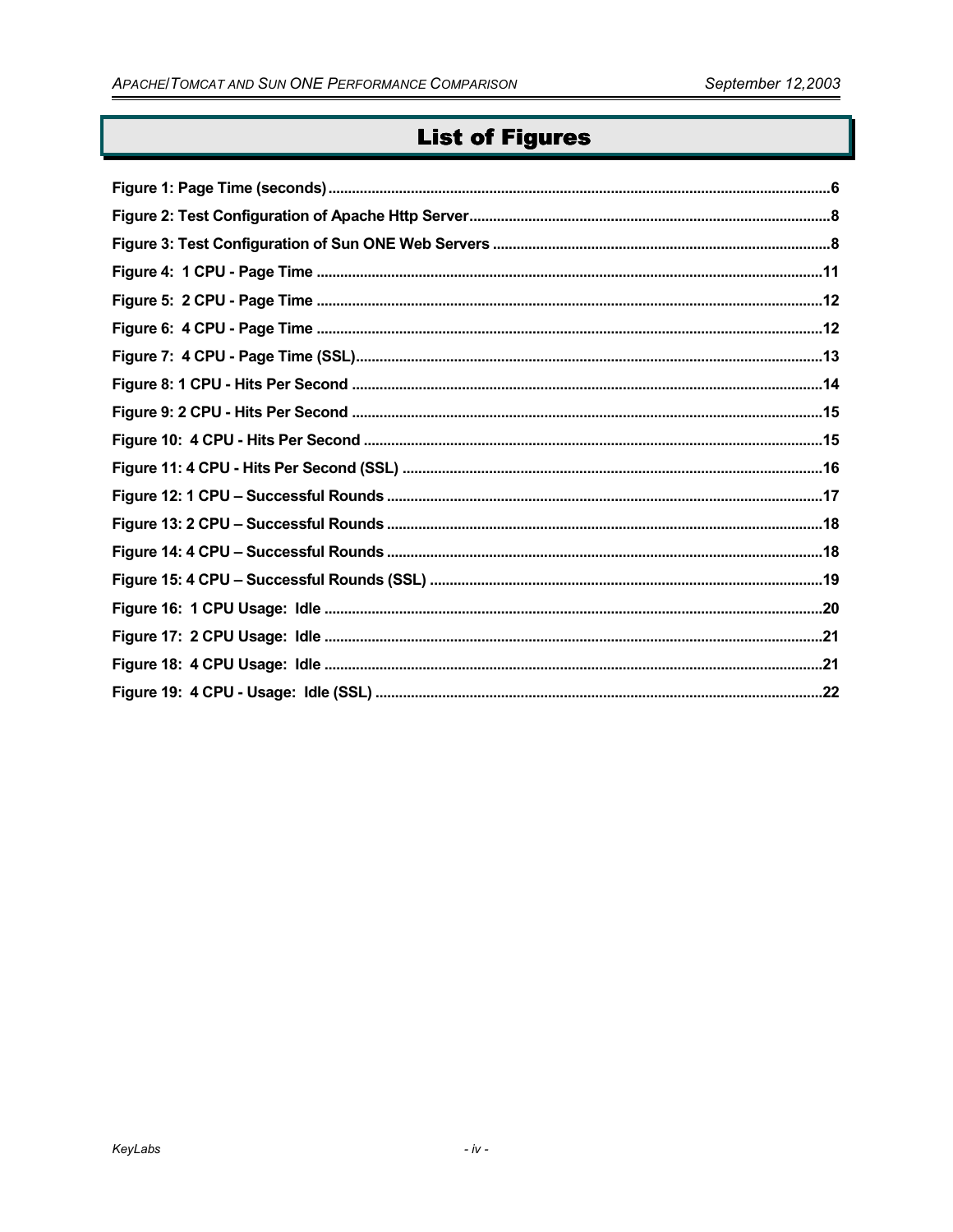#### **1.0** EXECUTIVE SUMMARY

In August of 2003, Sun Microsystems contracted KeyLabs™ to perform an independent performance comparison of the Apache HTTP Server with Tomcat and Sun ONE web server versions 6.0 and 6.1.

The specific objectives of this project were to:

- Measure and report the peak client connections for each configuration
- Determine the effect on web server performance of adding additional processors to the system.
- Determine the response time and number of successful transactions of the web server under load.

#### **1.1 Test Summary**

The load level used to calculate the peak performance was the level where the CPU Idle time for all servers was below 10% or 1000 users, which ever came first. Load level data was gathered at user loads of 200, 400, 600, 800, and 1000 users. Data used for comparison is the first set of data points gathered after all servers were below 10% idle.

The table below shows the number of users where the CPU utilization increased above 90% for each product in all configurations. The data shows that the Sun ONE 6.0 and 6.1 servers consistently were able to sustain a larger number of users before the processor utilization increased above 90%. With 1 CPU the Sun ONE 6.0 and 6.1 servers sustained user loads of 20% and 42% greater than the Apache/Tomcat configuration. This pattern continued with 16% and 47% more users at the 2 CPU level increasing to 22% and 52% more users at the 4 CPU level. Once SSL is introduced into the mix, the gap between Sun ONE and Apache/Tomcat increased dramatically with Sun ONE 6.0 sustaining 146% more users and Sun ONE 6.1 sustaining 208% more users than Apache/Tomcat.

|                      | 1 CPU | 2 CPU | 4 CPU | 4 CPU (SSL) |
|----------------------|-------|-------|-------|-------------|
| <b>Apache/Tomcat</b> | 188   | 346   | 656   | 65          |
| Sun ONE 6.0          | 226   | 400   | 800   | 160         |
| Sun ONE 6.1          | 266   | 507   | 1000  | 200         |

**Table 1: Actual User Level when CPU Utilization Increased Above 90%** 

For the 1 CPU configuration the peak user level was four hundred virtual users. The Page Time results (shown in Figure 1 below) at this level showed that the Sun ONE 6.0 web server was 1.6 times faster than Apache while the Sun ONE 6.1 web server was 2.7 times faster.

The peak load level for the 2-processor test was 600 virtual users. The Page Time results from the two processor test showed Sun ONE 6.0 was 1.8 times faster and Sun ONE 6.1 was 5.1 times faster than Apache.

Finally for the four processor test the maximum or 1000 users represented the peak load level. With 1000 virtual users Sun ONE 6.0 was 2.4 times faster than Apache and Sun ONE 6.1 was 8 times faster than Apache as shown in Figure 1 below.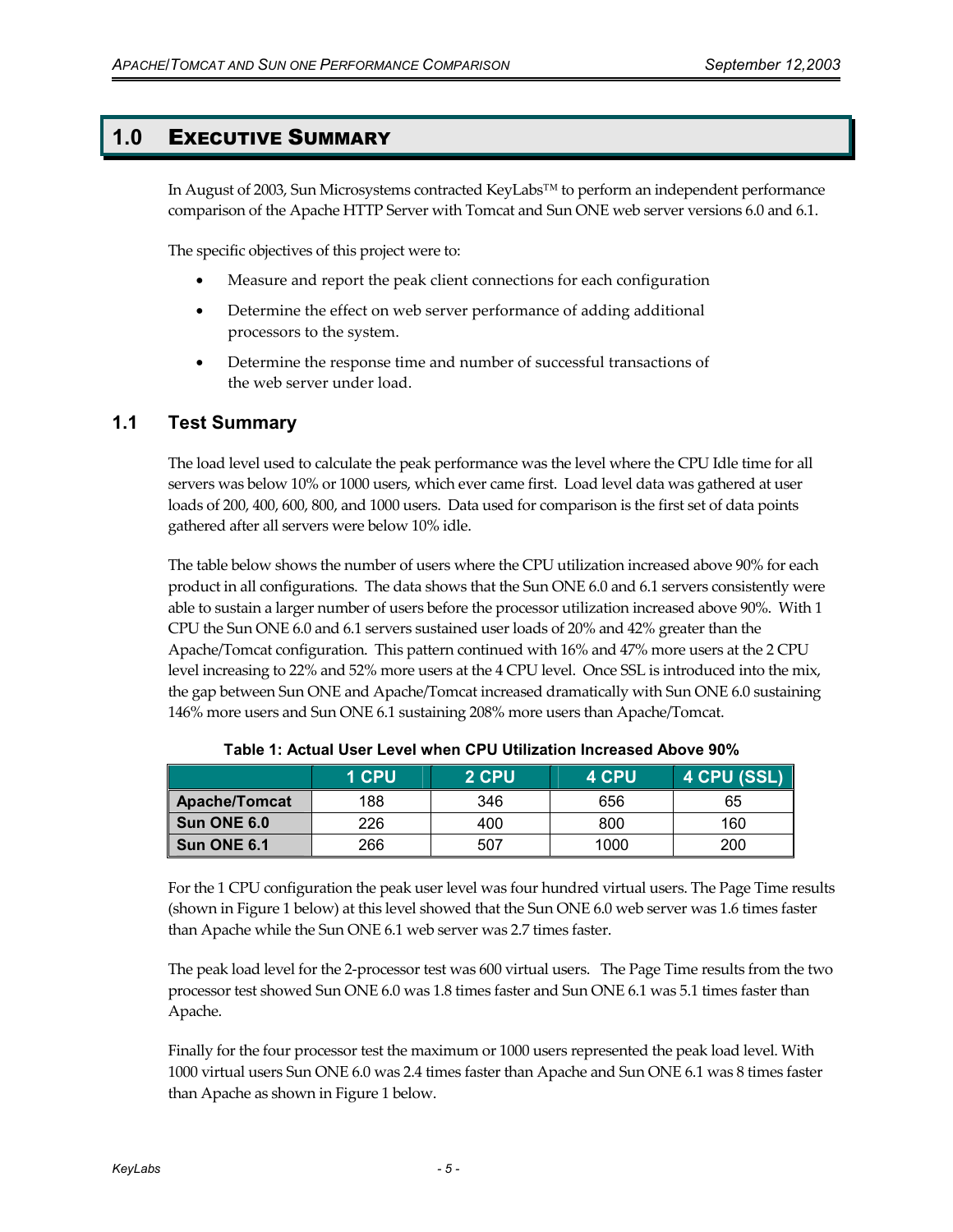The most notable difference in page time was with the SSL test. For this test the peak load was 200 users. Sun ONE 6.0 results were 7 times faster than Apache, while Sun ONE 6.1 was 24 times faster.



#### **Figure 1: Page Time (seconds)**

## **2.0** TEST METHODOLOGY

For this performance comparison KeyLabs setup a lab environment with one machine used for the RadView's WebLOAD console and 50 additional client machines used to generate load. To insure adequate bandwidth for the tests, the client machines were separated into seven groups. Each group had a 100 Mbit connection to the Cisco 2900 switch, which was connected with a gigabit connection to the test server.

Twelve test runs were conducted to complete the performance test. Each server was tested with one, two and four processors. An additional test using SSL was run on each server using four processors. KeyLabs monitored the CPU utilization of the server to identify the point where the server hardware impacted the overall test performance. Server memory and network bandwidth utilization were also monitored. The monitoring was conducted using vmstat and RadView's WebLOAD Processor Monitor.

Each test ran until the load level reached 1000 users. Two hundred users were added during each ramping cycle. Once the ramp was complete the load level was maintained for 10 minutes.

At the completion of each test KeyLabs established the breaking point, if one was reached. The term "breaking point" is defined as the point at which potential customers are no longer experiencing acceptable performance during their session on the website while attempting to view information or process transactions. For the purpose of this test, the breaking point was defined by any one of the following: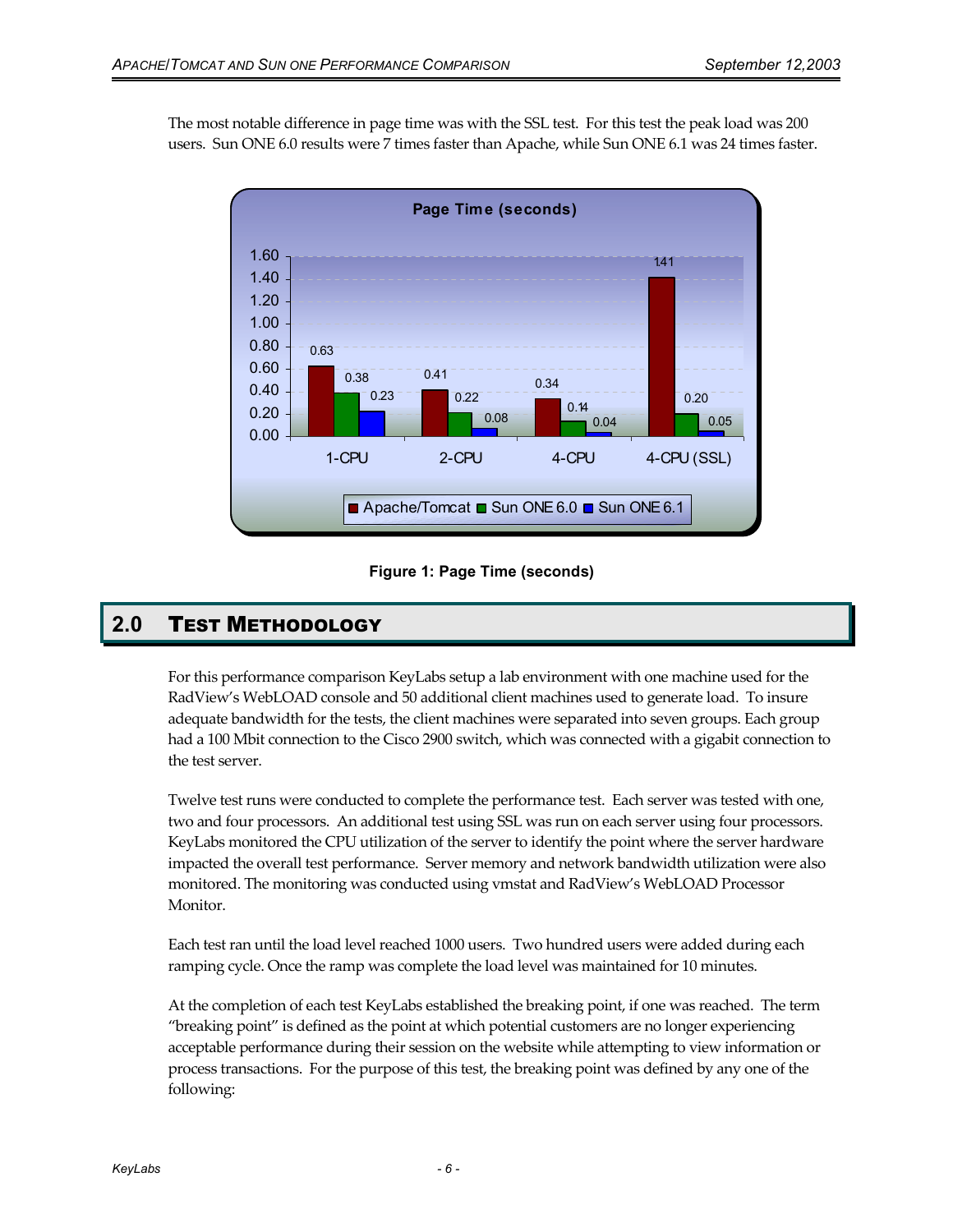- The Server CPU utilization was over 90%
- 5% of the users failed to connect at any given time, receiving errors such as "Connection refused" or "Connection timed out"

## **2.1 Website Content**

The sample websites used to test each web server consisted of a mix of static and dynamic content. The web pages returned ranging in size from .1k to 1000k. Two different types of dynamic content were used during testing: JSP and a plug-in written to the native API of each Web Server. The same content was used wherever possible; however the native plug-ins utilized the Apache API on the Apache server and the NSAPI on the Sun ONE servers.

## **2.2 Test Script Description**

The test scripts create load distributed between static and dynamic content as defined in the table below. Most of the pages requested by the script were 10k or smaller in size. However, the script also requested a small percentage of files in the upper and lower extremes of the available size range. The same distribution of page sizes was requested on each web server. The scripts also used a combination of gets and posts and maintained a ½ second wait time between each request.

| <b>Content Type</b> | <b>Percentage of Overall Load</b> |
|---------------------|-----------------------------------|
| Static content      |                                   |
| .ISP                |                                   |
|                     |                                   |

**Table 2: Percentage Requested of Each Content Type** 

## **3.0** HARDWARE & SOFTWARE CONFIGURATION

The test lab was configured using standard CAT-5 cabling on a 100base-TX infrastructure from the clients to Intel Express 460T 10/100 full-duplex switches. These switches were connected using CAT-5 cabling to a Cisco 6500 switch. The server was connected to the Cisco 6500 switch by gigabit copper Ethernet. All clients were "clean" configured with Windows 2000 Professional, with the latest service pack. Default software settings were used.

Dell OptiPlex PIII 600 machines were used for the load generator computers. Each workstation was connected to an Intel Express 460T switch with 7 or 8 workstations per switch. The Intel switches were then connected to a Cisco 6500 switch.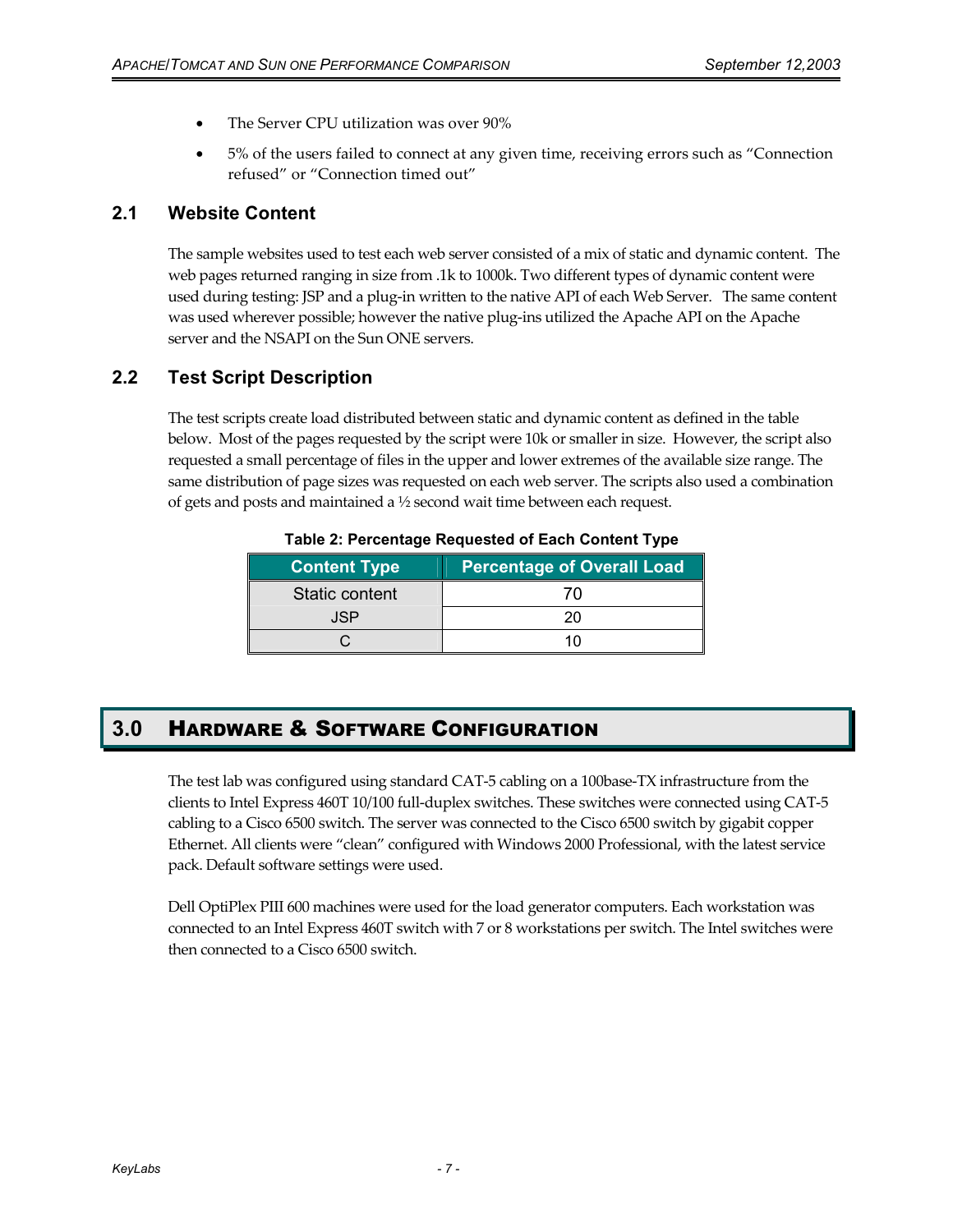

#### **Figure 2: Test Configuration of Apache Http Server**





## **3.1 Hardware Configurations**

#### **Server**

- Model: Sun Sunfire 480
- CPU: Four 1.05 GHz UltraSPARC III Cu processors
- Memory: 8 GB RAM
- HD: Two FC-AL disks, 235 GB
- NIC: Two integrated dual 10/100/1000 Mbps Ethernet ports
- Operating System: Solaris 9 SPARC, (with Recommended Solaris Patch Clusters)
- Java 2 SDK, Standard Edition (J2SE), v 1.4.1\_03

#### **RadView Console**

- CPU: PIII 866 MHz
- Memory: 512 MB RAM
- HD:  $\geq 9$  GB IDE
- NIC: 3Com EtherLink 10/100 PCI NIC (3C905C-TX)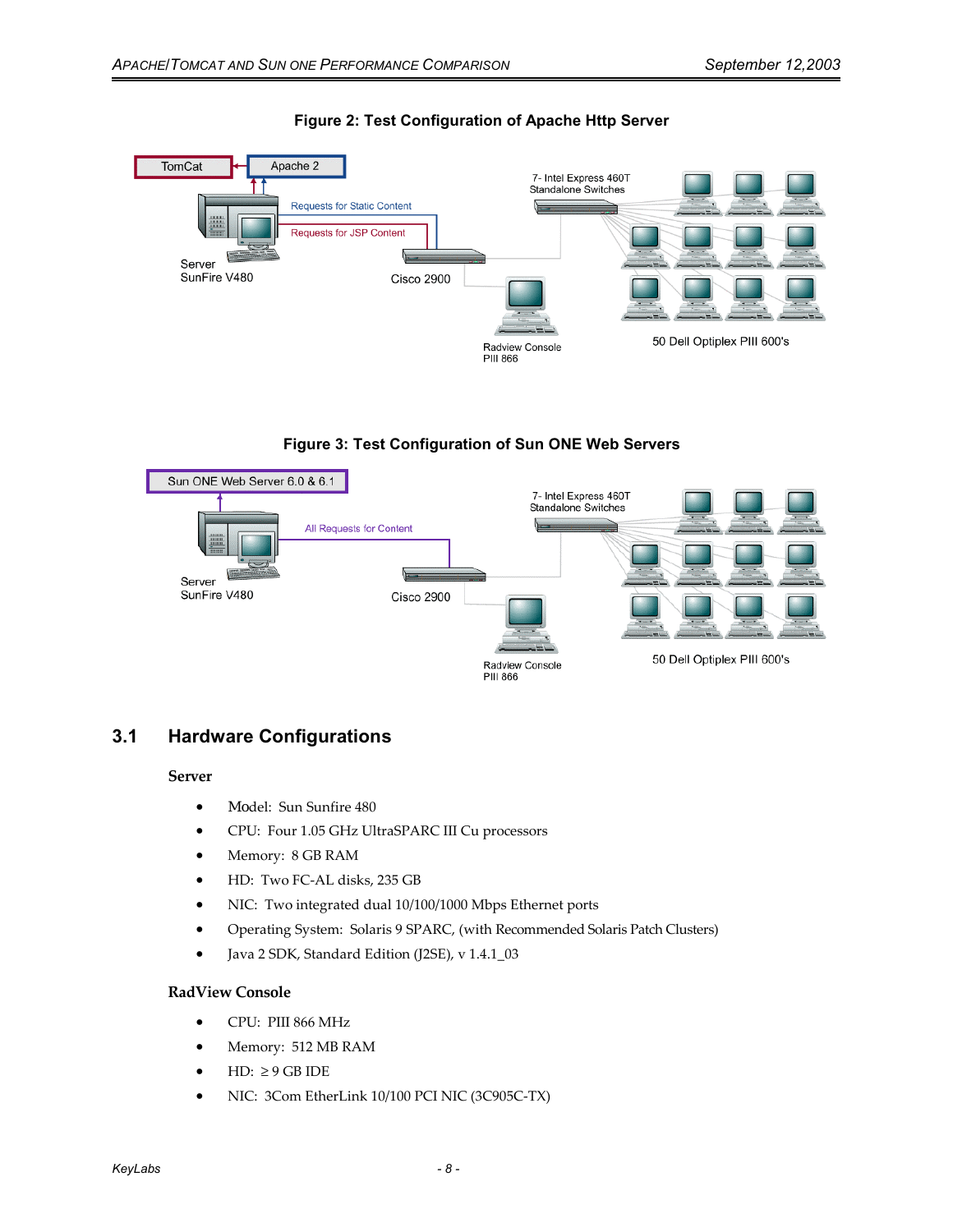- Operating System: Microsoft Windows 2000 Professional w/SP3
- Microsoft Internet Explorer 6.0 w/SP1
- RadView WebLOAD Console version 5.0.226.00

#### **Load Generators**

- CPU: Pentium III 600MHz
- Memory: 256 MB RAM
- NIC: Intel PRO/100+
- $\bullet$  HD:  $\geq 9$  GB IDE
- Operating System: Microsoft Windows 2000 Professional w/SP3
- Microsoft Internet Explorer 6.0 w/SP1
- RadView WebLOAD Load Generating Component version 5.0.226.00

#### **3.2 Web Server Configuration**

#### **3.2.1 Apache /Tomcat**

For this test KeyLabs used Apache 2 and Tomcat 4.1.24. The Apache web server was configured with the Coyote connector. During the test all request were directed to the Apache web server, which then routed only the JSP requests to Tomcat. When the Apache server was compiled SSL enabled, and the worker mpm was specified. Tomcat used the Sun Java version 1.4.1\_03.

#### **3.2.2 Sun ONE**

Two versions of the Sun ONE server were used during testing; Version 6.0 and version 6.1. Both servers used the Sun Java version 1.4.1\_03.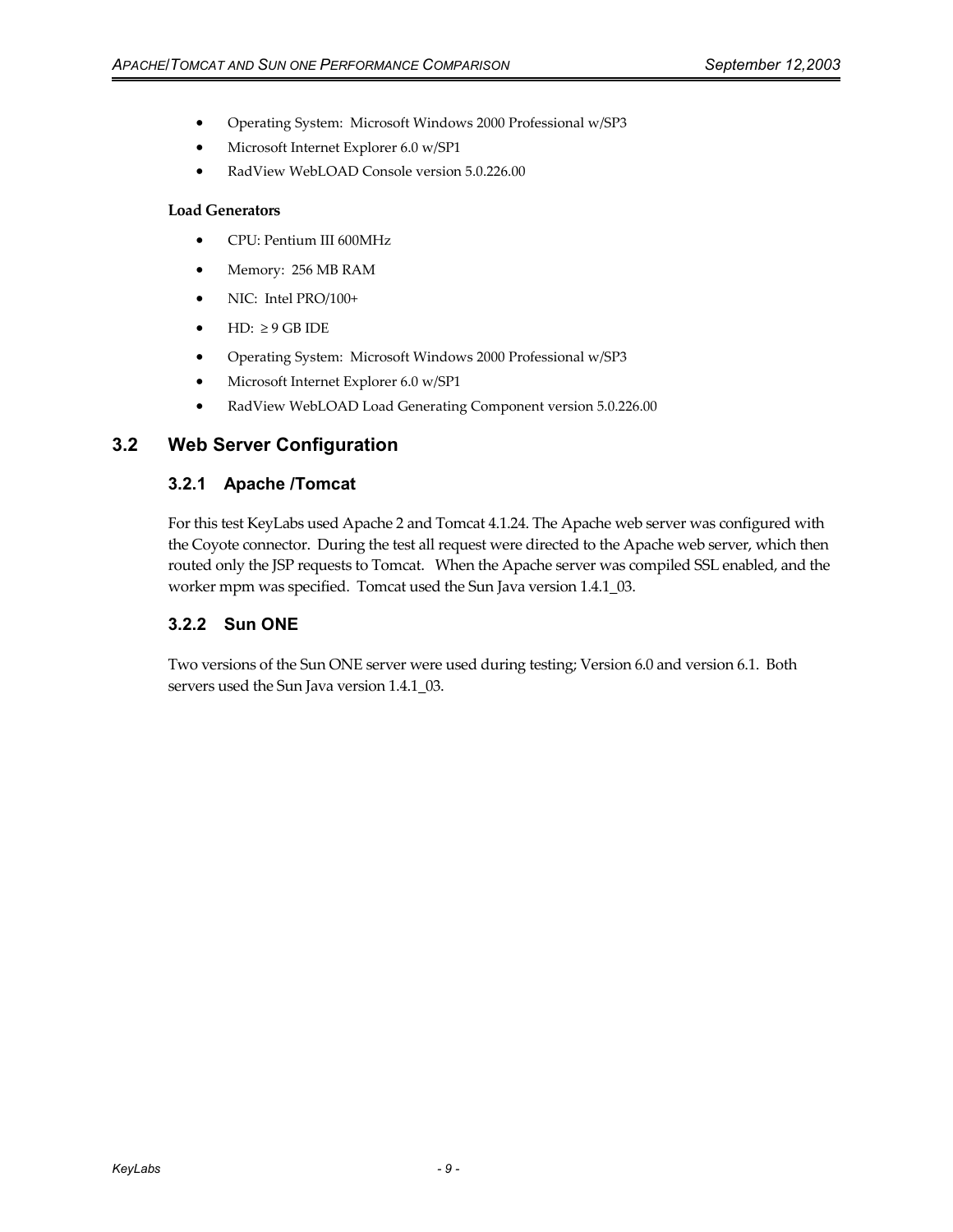## **4.0** PERFORMANCE DATA

During the tests data was gathered at 200, 400, 600, 800, and 1000 users. The tables below display the overall Page Time, Hits Per Second, Successful Rounds, and CPU Idle time averages at the various user load levels.

|                      | Page Time |       | <b>Hits Per Second</b> |        | <b>Successful rounds</b> |        | <b>CPU: Idle</b> |     |
|----------------------|-----------|-------|------------------------|--------|--------------------------|--------|------------------|-----|
| User Level           | 200       | 400   | 200                    | 400    | 200                      | 400    | 200              | 400 |
| <b>Apache/Tomcat</b> | 0.052     | 0.627 | 424.697                | 420.42 | 3562.2                   | 3525.0 | 7.2              | 0.2 |
| Sun ONE 6.0          | 0.031     | 0.384 | 440.292                | 531.49 | 3696.3                   | 4461.4 | 18.9             | 1.5 |
| Sun ONE 6.1          | 0.031     | 0.229 | 439.268                | 640.41 | 3693.2                   | 5376.2 | 35.4             | 5.6 |

**Table 3: Overall Test Result Averages – 1 CPU** 

#### **Table 4: Overall Test Result Averages – 2 CPU**

|                      |      | Page Time |       | <b>Hits Per Second</b> |        | <b>Successful rounds</b> |      | <b>CPU: Idle</b> |  |
|----------------------|------|-----------|-------|------------------------|--------|--------------------------|------|------------------|--|
| <b>User Level</b>    | 400  | 600       | 400   | 600                    | 400    | 600                      | 400  | 600              |  |
| Apache/ Tomcat       | .090 | .409      | 779.6 | 767.8                  | 6548.9 | 6451.4                   | 3.2  | 2.2              |  |
| Sun ONE 6.0          | .025 | .217      | 870.1 | 961.2                  | 7299.2 | 8069.1                   | 12.9 | 2.7              |  |
| <b>Sun ONE 6.1</b> ا | .016 | .079      | 883.5 | 1169.7                 | 7394.5 | 9798.0                   | 29.9 | 5.9              |  |

**Table 5: Overall Test Result Averages – 4 CPU** 

|                      | Page Time |      | <b>Hits Per Second</b> |        | <b>Successful rounds</b> ا |         | <b>CPU: Idle</b> |      |
|----------------------|-----------|------|------------------------|--------|----------------------------|---------|------------------|------|
| User Level           | 800       | 1000 | 800                    | 1000   | 800                        | 1000    | 800              | 1000 |
| <b>Apache/Tomcat</b> | .184      | .337 | 1314.1                 | 1344.4 | 11019.2                    | 11276.7 | 7.0              | 5.6  |
| Sun ONE 6.0          | .048      | .138 | 1590.2                 | 1713.3 | 13330.2                    | 14370.7 | 14.8             | 6.2  |
| Sun ONE 6.1          | .020      | .042 | 1656.8                 | 1942.2 | 13889.2                    | 16287.7 | 29.6             | 16.0 |

|  |  |  | Table 6: Overall SSL Test Result Averages – 4 CPU |
|--|--|--|---------------------------------------------------|
|--|--|--|---------------------------------------------------|

|                      | Page Time |       | 'Hits Per Second |        | <b>Successful rounds</b> |        | <b>CPU: Idle</b> |     |
|----------------------|-----------|-------|------------------|--------|--------------------------|--------|------------------|-----|
| <b>User Level</b>    | 200       | 400   | 200              | 400    | 200                      | 400    | 200              | 400 |
| <b>Apache/Tomcat</b> | 1.414     | 3.346 | 124.0            | 123.6  | 1038.1                   | 1033.3 | 1.5              | 1.5 |
| Sun ONE 6.0          | .202      | 1.072 | 333.9            | 302.17 | 2812.8                   | 2540.8 |                  |     |
| Sun ONE 6.1          | .058      | .541  | 418.6            | 451.3  | 3516.2                   | 3788.3 | 7.0              | 1.4 |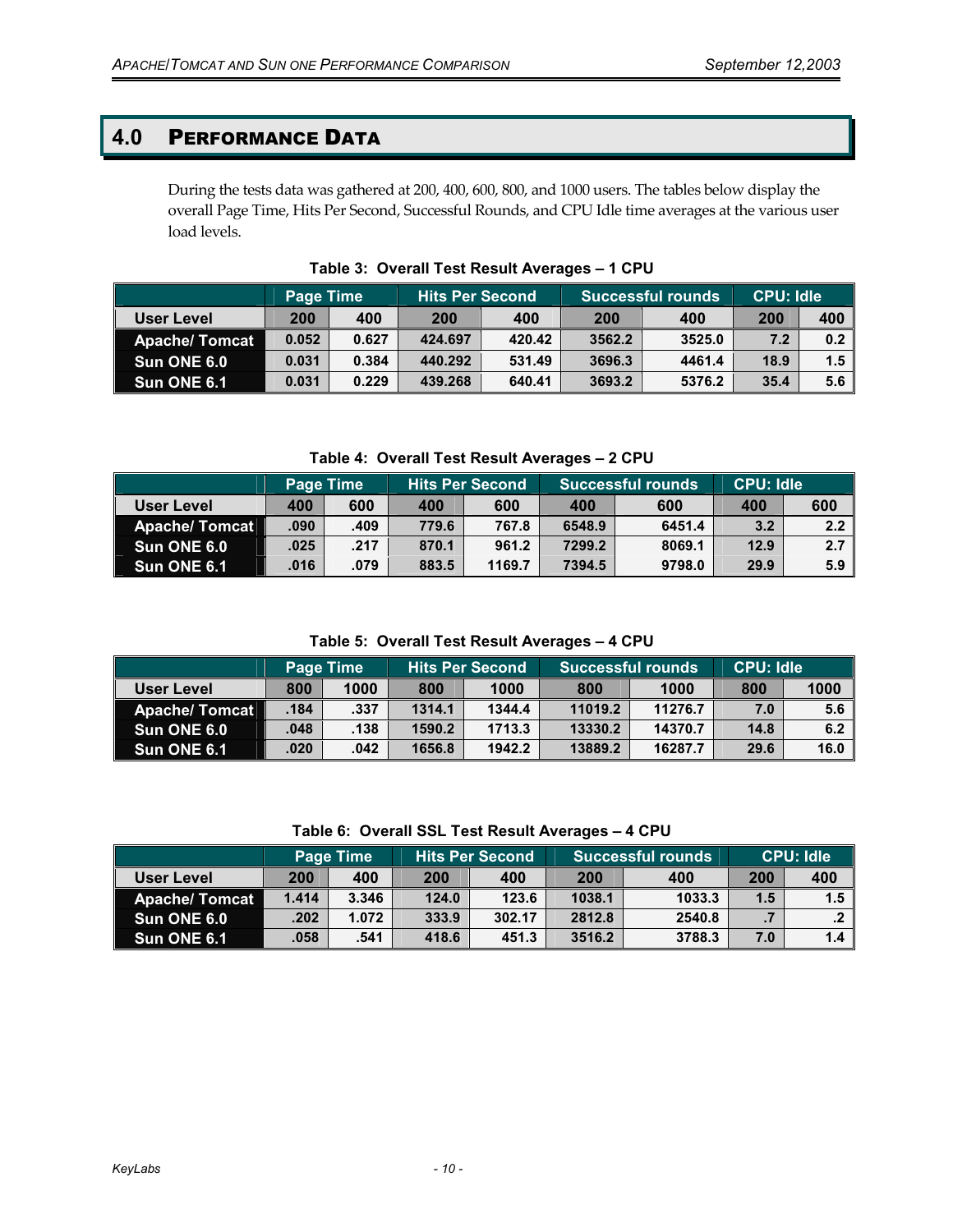## **5.0** PAGE TIME COMPARED TO USER LOAD SIZE

Page time represents the time it takes to load all the elements on a page. The time for each element includes Connect Time, Send Time, Response Time, and Process Time. The value listed is the page time average for a given user level. The Page Time should stay level or increase slightly as the number of users is increased. Dramatic increases indicate some kind of bottleneck or threshold is being reached.

The graphs below show an increasing page time matching the increasing load on the servers. However, performance thresholds were not exceeded during the Sun ONE 6.1 4 CPU test where the page time increases only slightly throughout the duration of the test. Below are the averages for each configuration for the duration of the entire testing period.



**Figure 4: 1 CPU - Page Time**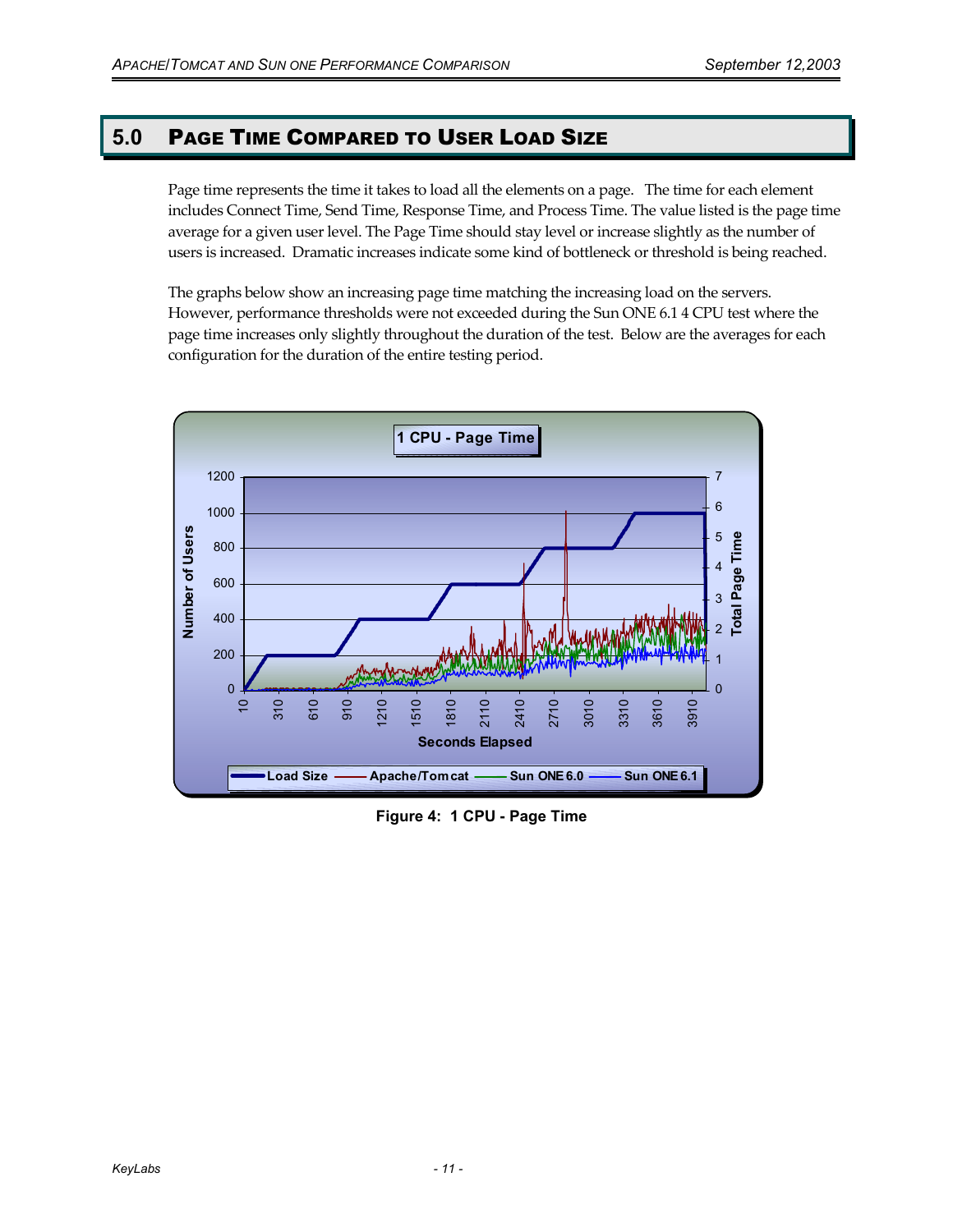

**Figure 5: 2 CPU - Page Time** 



**Figure 6: 4 CPU - Page Time**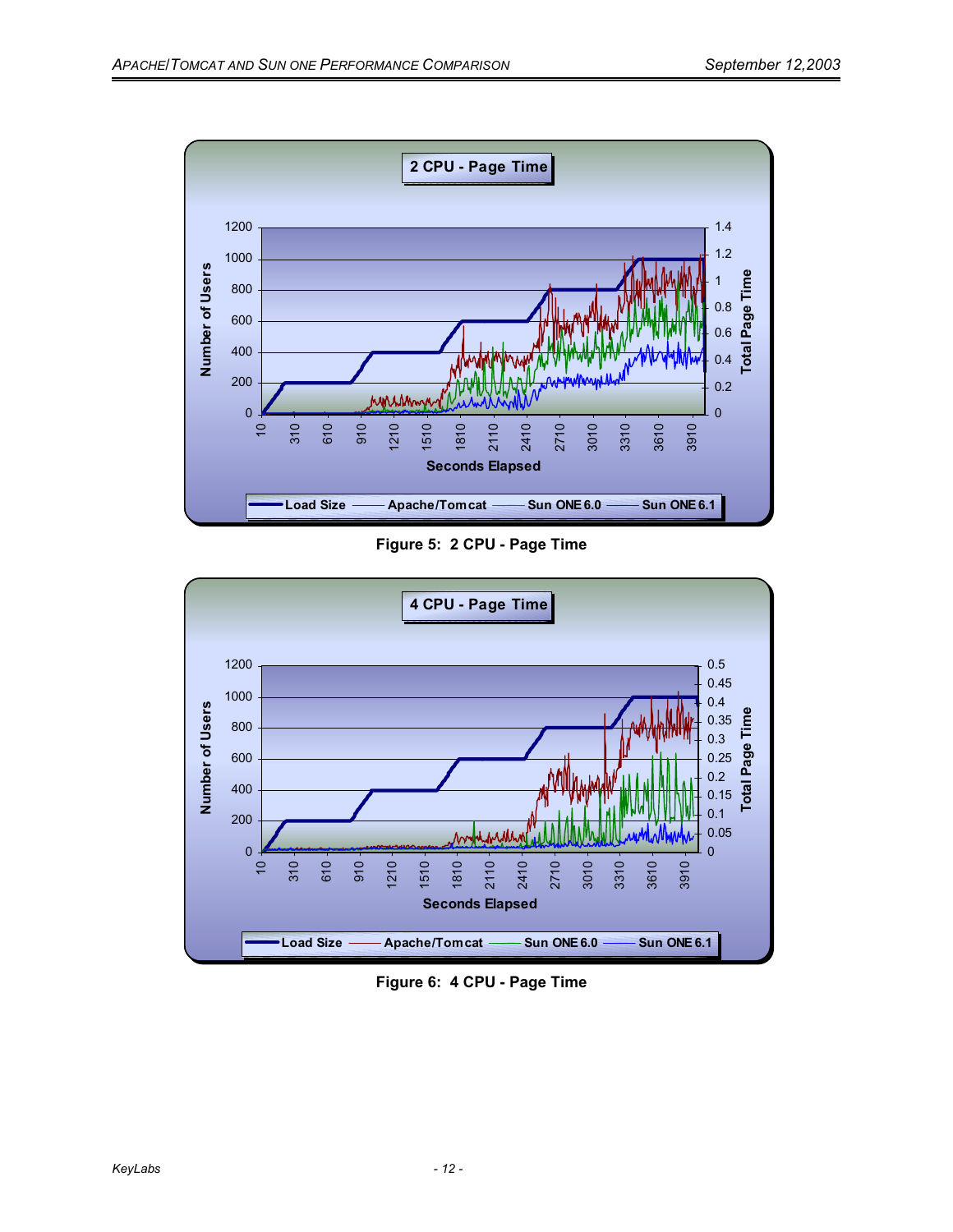

**Figure 7: 4 CPU - Page Time (SSL)**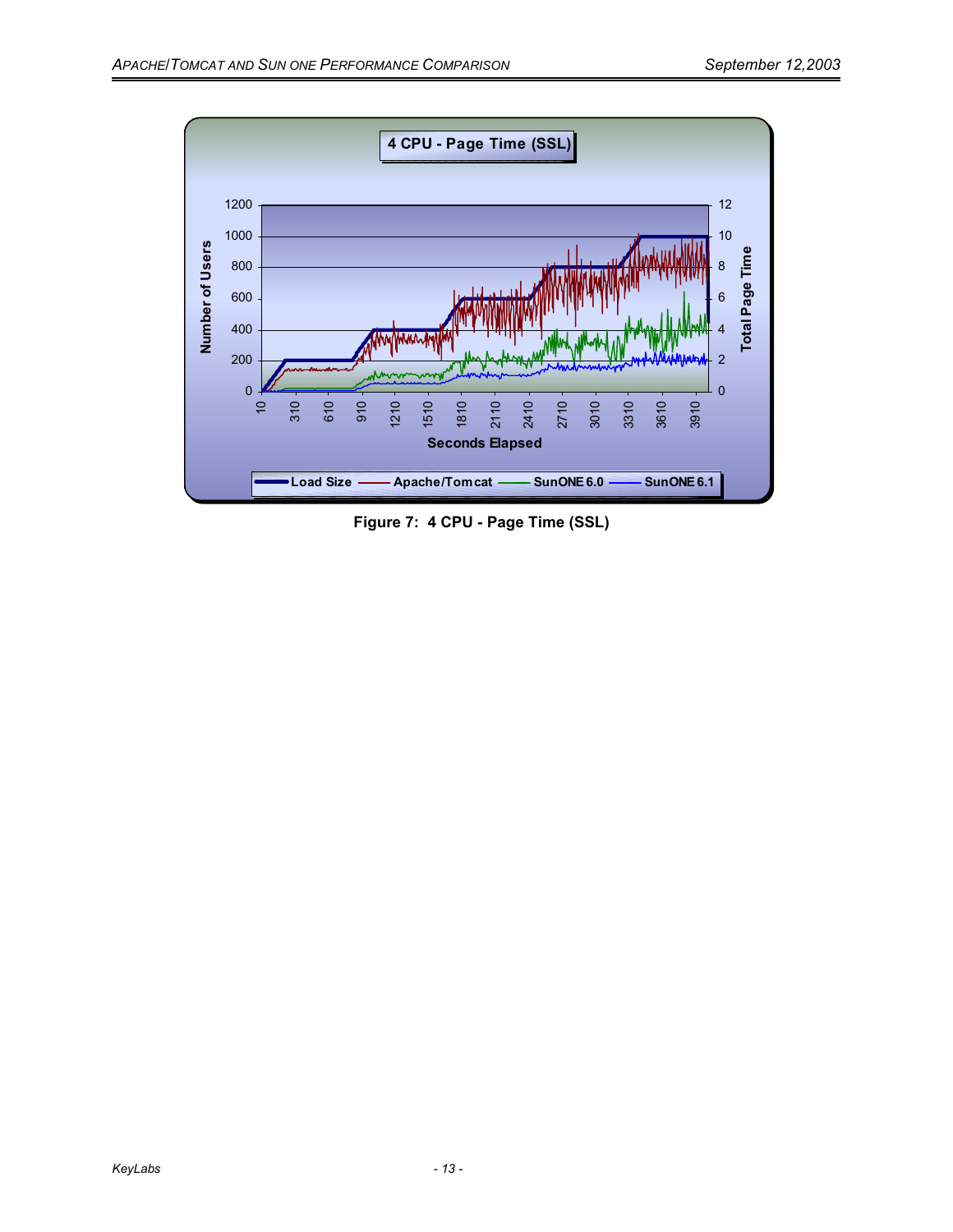## **6.0** HITS PER SECOND COMPARED TO USER LOAD SIZE

Hits Per Second represent the number of transactions (such as a Get or Post) submitted to the website, divided by the elapsed time (in seconds). Each element of a page (such as a graphic) generates its own Get or Post. For example, if a page contains 3 graphics, the number of transactions would be 4 (1) transaction to get the actual page and 1 for each of the 3 graphics). This means that a single HTML page could generate any number of transactions depending on its content. As a general rule, the number of Transactions or Hits Per Second should increase as the number of users increase. The major indicator that a website is reaching its limit is if the number of Transactions or Hits Per Second stops increasing or decreases as the number of users increases.

The graphs below show that during most tests the performance threshold was reached. The hits per second do not increase as additional load is added to the server.



**Figure 8: 1 CPU - Hits Per Second**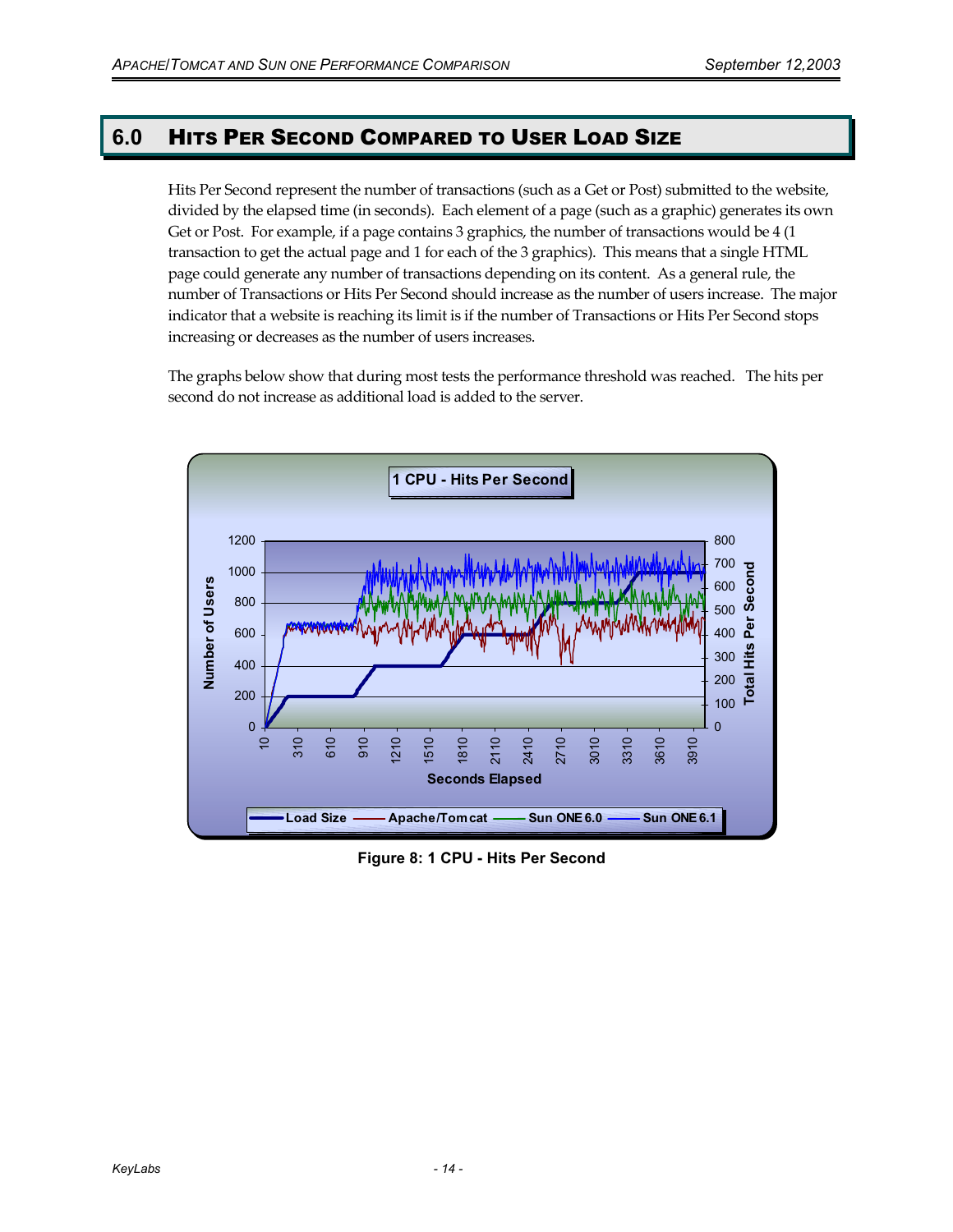

**Figure 9: 2 CPU - Hits Per Second** 



**Figure 10: 4 CPU - Hits Per Second**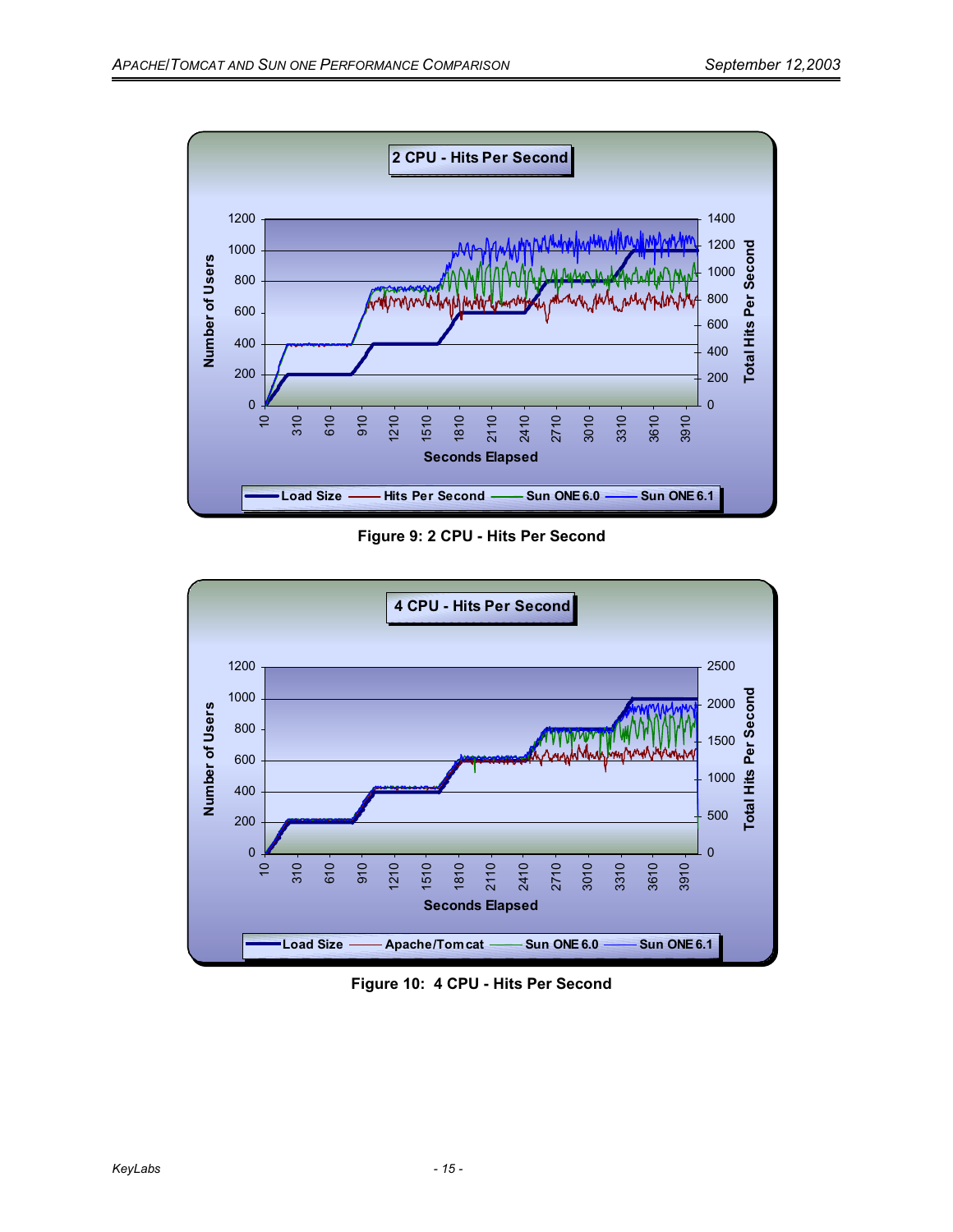

**Figure 11: 4 CPU - Hits Per Second (SSL)**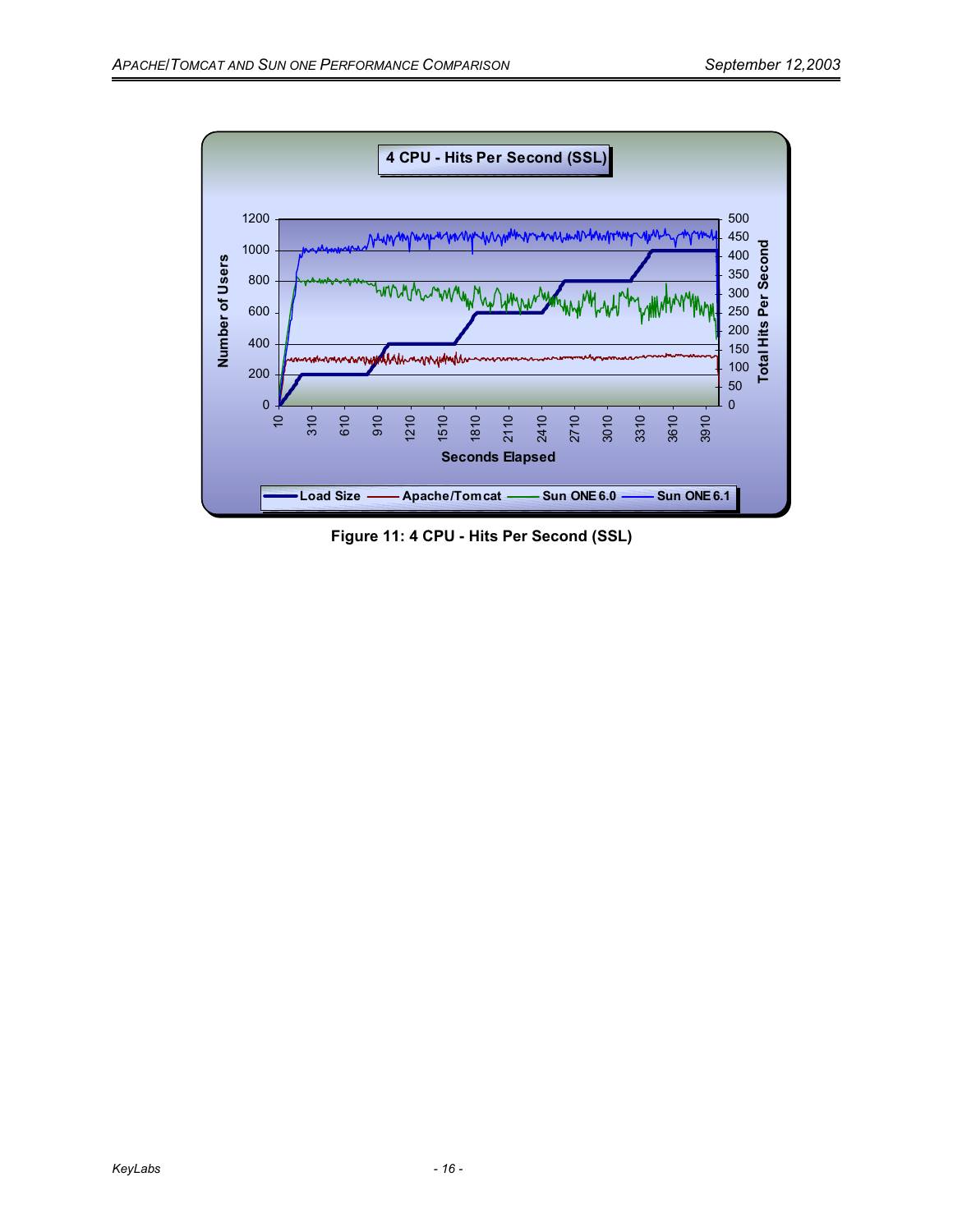## **7.0** SUCCESSFUL ROUNDS TO USER LOAD SIZE

Successful Rounds is defined as the total number of times the users complete one iteration of the script during a specific reporting interval. Each iteration of the script consisted of a Get or Post on a single page. During the test, a 10-second reporting interval was used for gathering statistics. As a general rule, the number of Successful Rounds should increase as the number of users increases. If the number of Successful Rounds does not increase or decreases with user level increase, this indicates that a threshold has been reached resulting in either the page load time slowing down or the number of failures increasing.

The graphs below show that on most tests a threshold was reached, as the number of Successful Rounds did not continue to rise when user load was increased. On all tests Apache/Tomcat reached its saturation point before Sun ONE 6.0 and 6.1. Also apparent is the improvement of Sun ONE 6.1 over Sun ONE 6.0, as Sun ONE 6.1 is able to sustain higher Successful Round numbers than its predecessor.



**Figure 12: 1 CPU – Successful Rounds**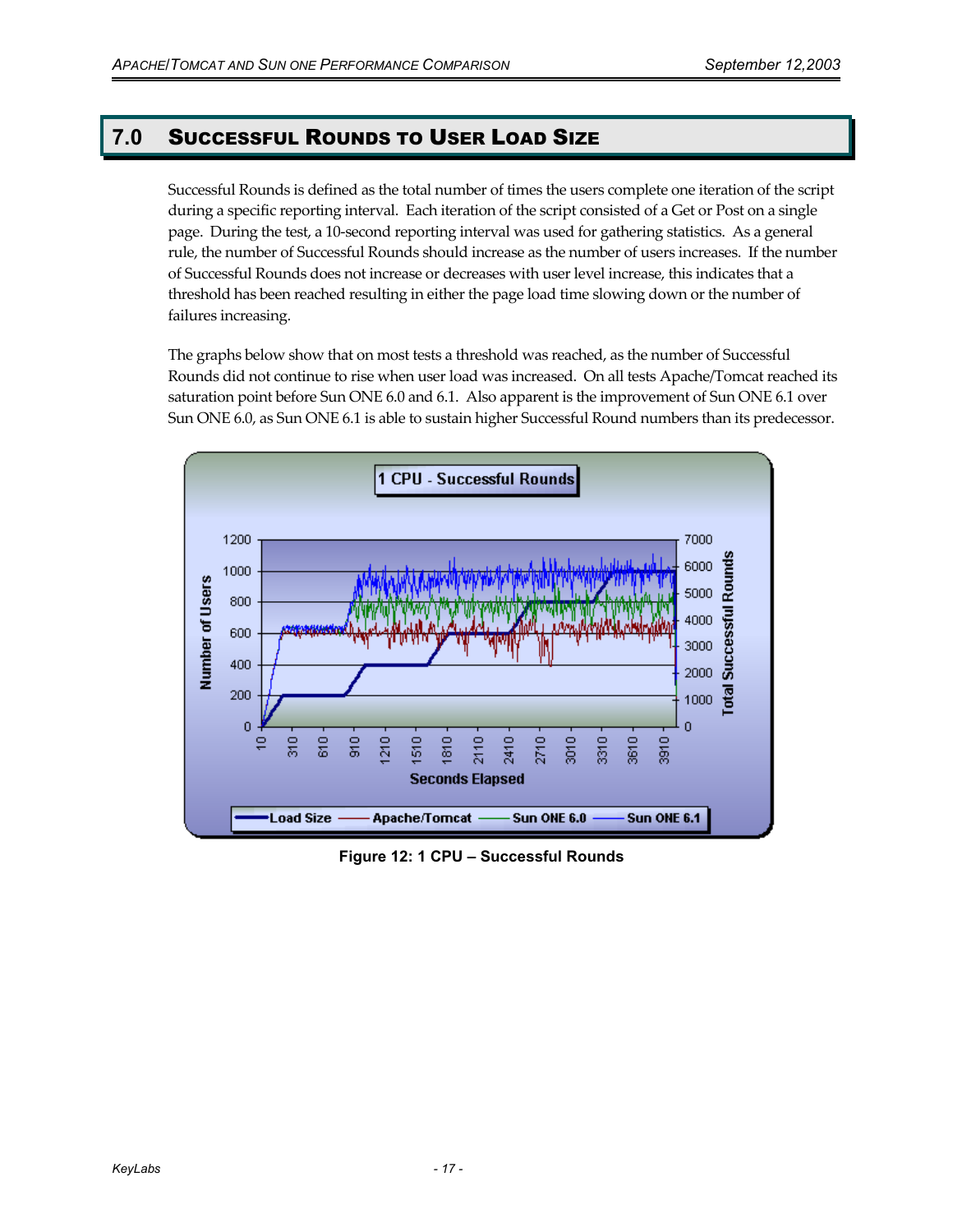

**Figure 13: 2 CPU – Successful Rounds** 



**Figure 14: 4 CPU – Successful Rounds**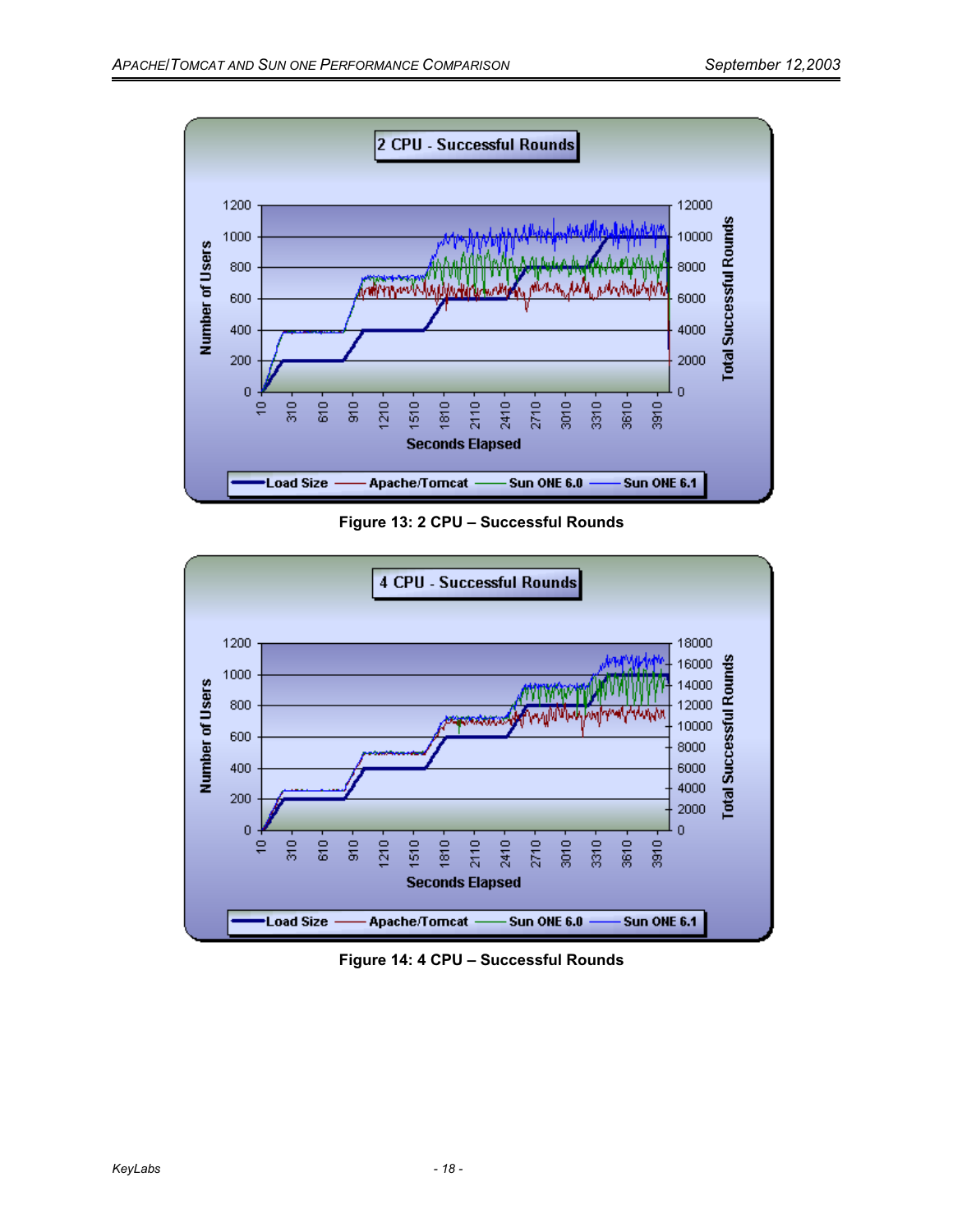

**Figure 15: 4 CPU – Successful Rounds (SSL)**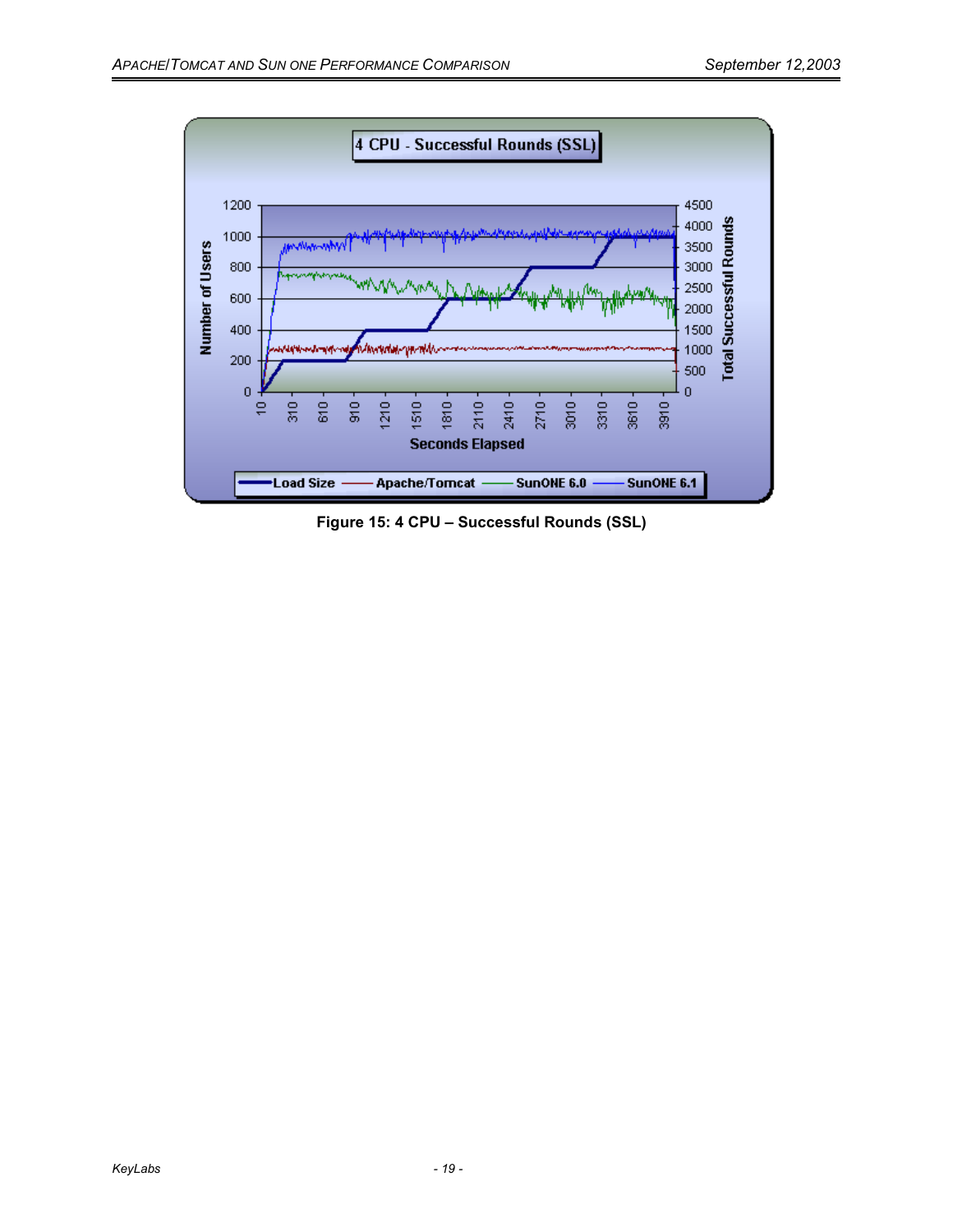## **8.0** CPU IDLE COMPARED TO USER LOAD SIZE

CPU Idle represents the percentage of the CPU that remains idle, and inversely the CPU activity during the test run. In the tests where multiple processors were used, this number represents the average idle time for all available CPUs.

The graphs below show the CPU utilization during the test scenarios. In our test scenarios we selected a break point of less than 10% idle. At this point the system lacks the CPU resources to keep up with the number of processes scheduled for run time. CPU utilization did represent a limiting factor in all but one test scenario. During the 4CPU test of the Sun ONE 6.1 web server at 1000 users the CPU idle was 16%. This indicates that under our test conditions, with 4 CPUs Sun ONE 6.1 should be able to process requests from over 1000 users.



**Figure 16: 1 CPU Usage: Idle**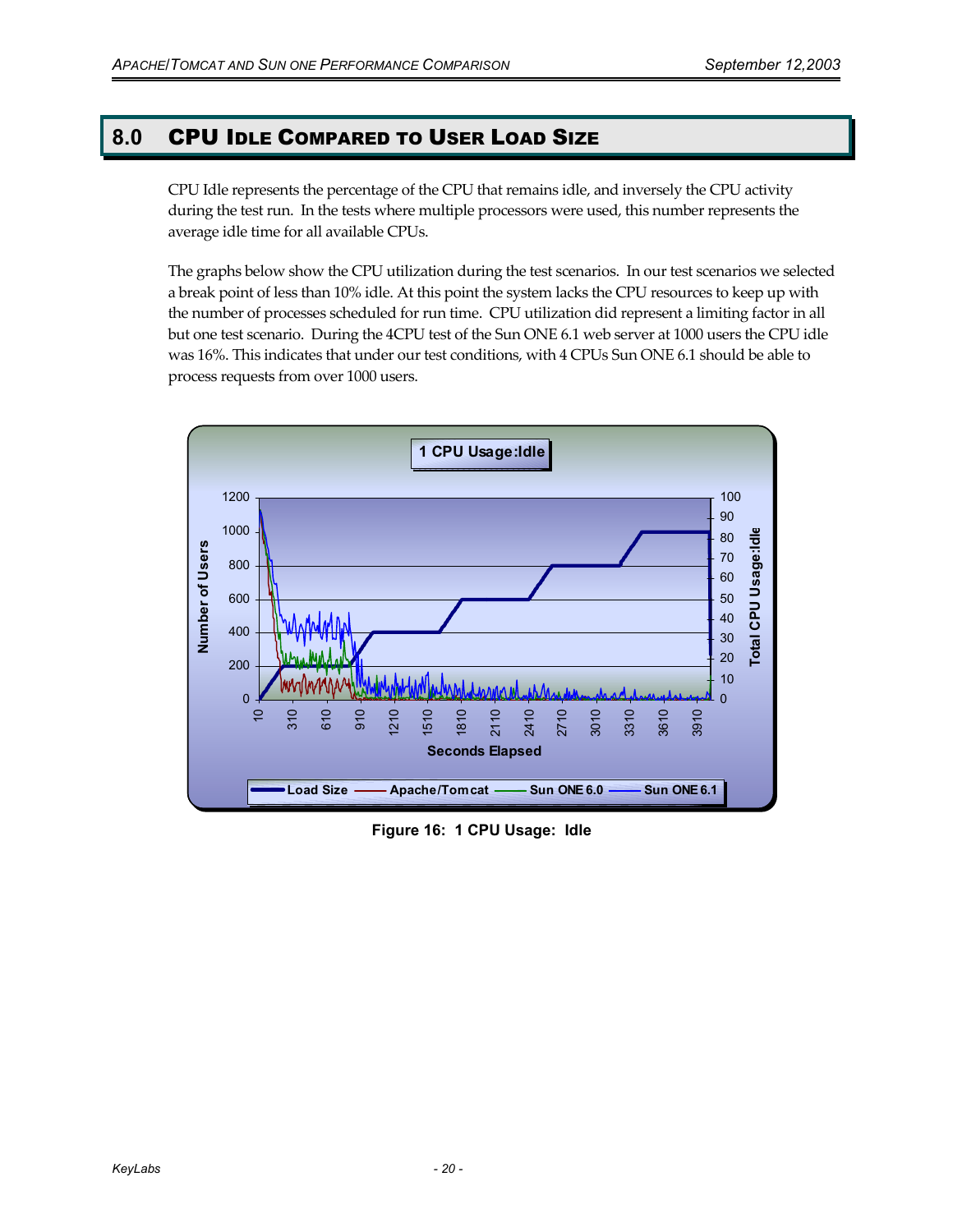

**Figure 17: 2 CPU Usage: Idle** 



**Figure 18: 4 CPU Usage: Idle**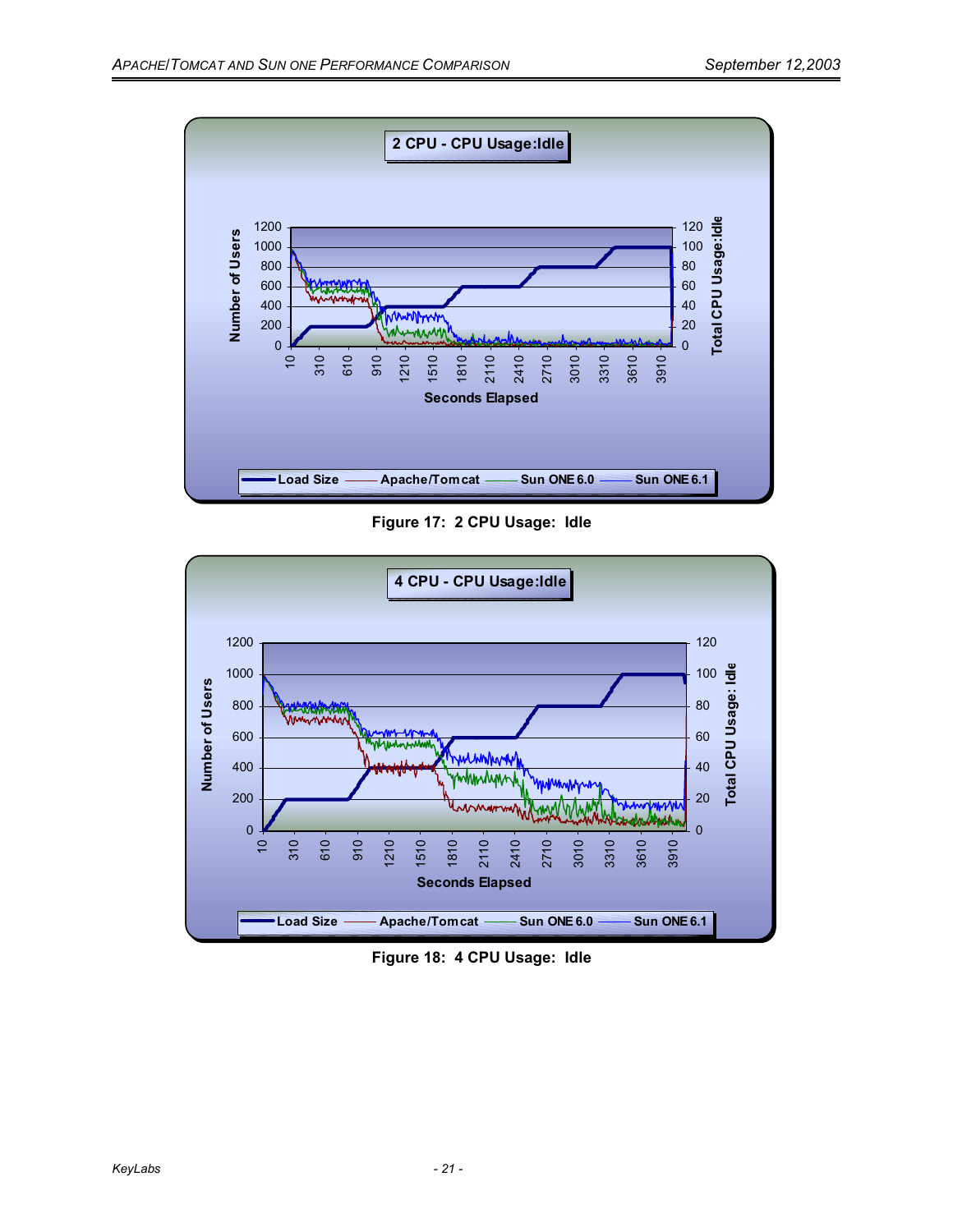

**Figure 19: 4 CPU - Usage: Idle (SSL)**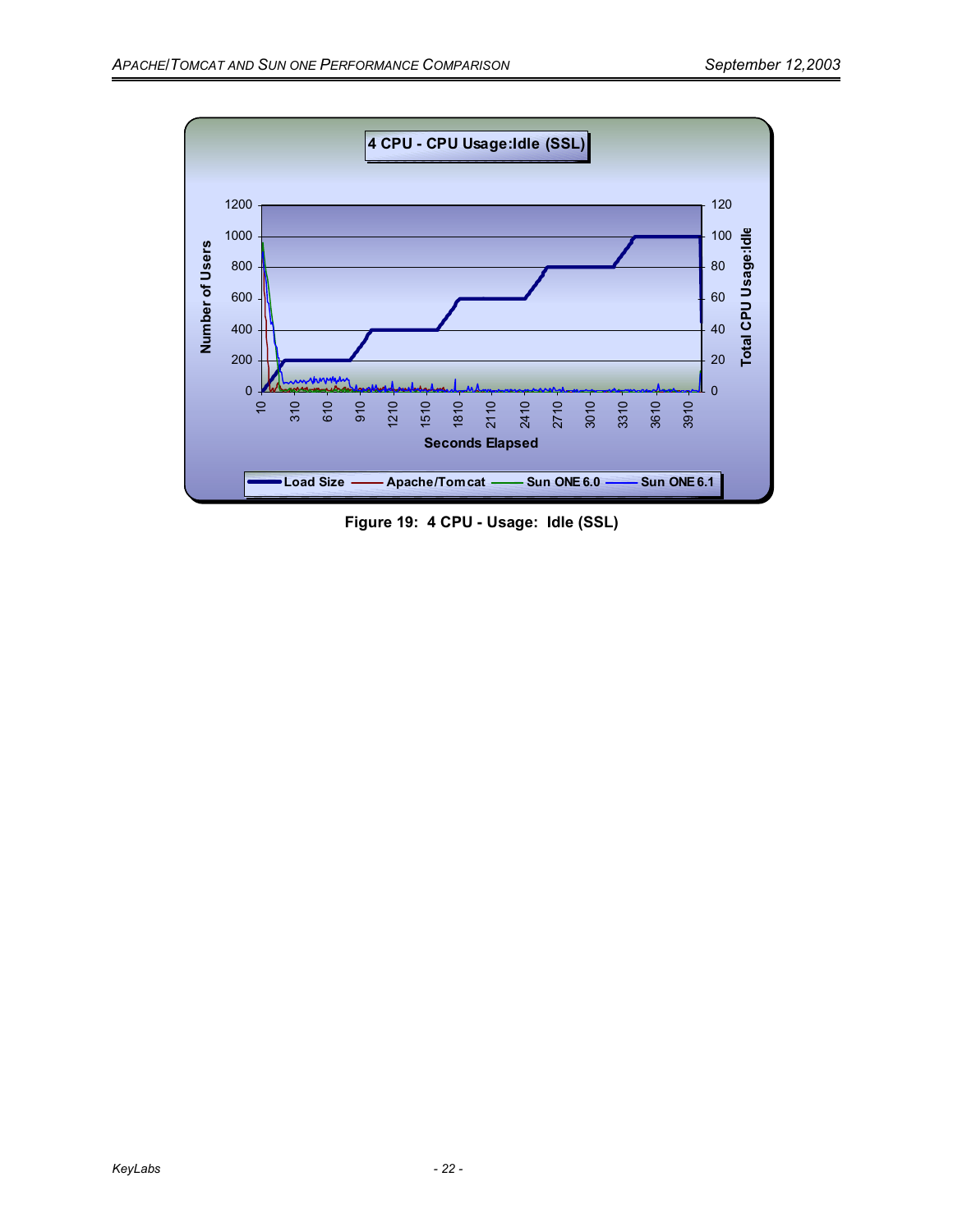## **9.0** ERRORS

When a site begins to reach its maximum sustainable load level, it is common for the clients to receive errors from the server. These usually reveal themselves as connection refused or connection time out errors. In rare cases a 500 Server level error did occur.

Throughout the entire testing period, only two test runs reached an error level of 5%. These test runs were the Apache/Tomcat 1CPU test and the Apache/Tomcat 4CPU SSL test. The Apache/Tomcat 1CPU test reached a 5% error level at 866 users, while the Apache/Tomcat 4CPU SSL test showed 5% errors at 800 users. In both cases, the 5% error level occurred well beyond the point that the CPU was 90% utilized. With the exception of the 1000 user level Apache/Tomcat test, the overall average error percentage for all products, configurations and user levels remained under 5%.

The Apache/ Tomcat configuration did not respond as well to rapidly increasing load level, as the Sun ONE servers. Both Sun ONE 6.0 and Sun ONE 6.1 could be loaded with up to 500 users at a time with no errors returned. The Apache/Tomcat configuration would return errors when loading 200 users at a time.

| <b>Average Error Percentage</b> |                      |           |           |           |           |        |  |  |
|---------------------------------|----------------------|-----------|-----------|-----------|-----------|--------|--|--|
|                                 | <b>Users</b>         | 200       | 400       | 600       | 800       | 1000   |  |  |
|                                 | <b>Apache/Tomcat</b> | 0.005%    | 0.082%    | 0.628%    | 1.304%    | 3.182% |  |  |
| 1 CPU                           | Sun ONE 6.0          | $0.000\%$ | 0.021%    | 0.205%    | 0.574%    | 1.192% |  |  |
|                                 | Sun ONE 6.1          | $0.000\%$ | $0.000\%$ | 0.115%    | 0.458%    | 0.954% |  |  |
|                                 | <b>Apache/Tomcat</b> | 0.000%    | 0.006%    | 0.058%    | 0.418%    | 0.941% |  |  |
| 2 CPU                           | Sun ONE 6.0          | 0.000%    | $0.000\%$ | 0.009%    | 0.031%    | 0.210% |  |  |
|                                 | Sun ONE 6.1          | 0.000%    | $0.000\%$ | $0.000\%$ | 0.011%    | 0.079% |  |  |
|                                 | Apache/Tomcat        | 0.000%    | $0.000\%$ | 0.002%    | $0.010\%$ | 0.054% |  |  |
| 4 CPU                           | Sun ONE 6.0          | 0.000%    | 0.000%    | 0.000%    | 0.000%    | 0.001% |  |  |
|                                 | Sun ONE 6.1          | 0.000%    | $0.000\%$ | 0.000%    | 0.000%    | 0.000% |  |  |
|                                 | Apache/Tomcat        | 0.003%    | 0.002%    | 0.000%    | 3.006%    | 8.007% |  |  |
| 4 CPU (SSL)                     | Sun ONE 6.0          | 0.000%    | 0.000%    | 0.000%    | 0.000%    | 0.000% |  |  |
|                                 | Sun ONE 6.1          | 0.000%    | 0.000%    | 0.077%    | 0.437%    | 1.170% |  |  |

#### **Table 7: Average Error Percentage**

The following table shows the user level at which the first error was received. In all cases Sun ONE 6.0 and 6.1 were able to sustain a larger number of users before receiving an error when compared to Apache/Tomcat. With the 1 CPU test Sun ONE 6.0 and 6.1 sustained 100% and 163% more users than Apache/Tomcat. With the 2 CPU test this pattern continued with Sun ONE 6.0 sustaining 69% and Sun ONE 6.1 sustaining 118% more users than Apache/Tomcat. At the 4 CPU level Sun ONE 6.0 sustained 67% more users than Apache/Tomcat and Sun ONE 6.1 did not receive a single error during the test duration. With the SSL test, Sun ONE 6.0 platform did not receive errors, and Sun ONE 6.1 was able to sustain 141% more users than Apache/Tomcat before an error was received.